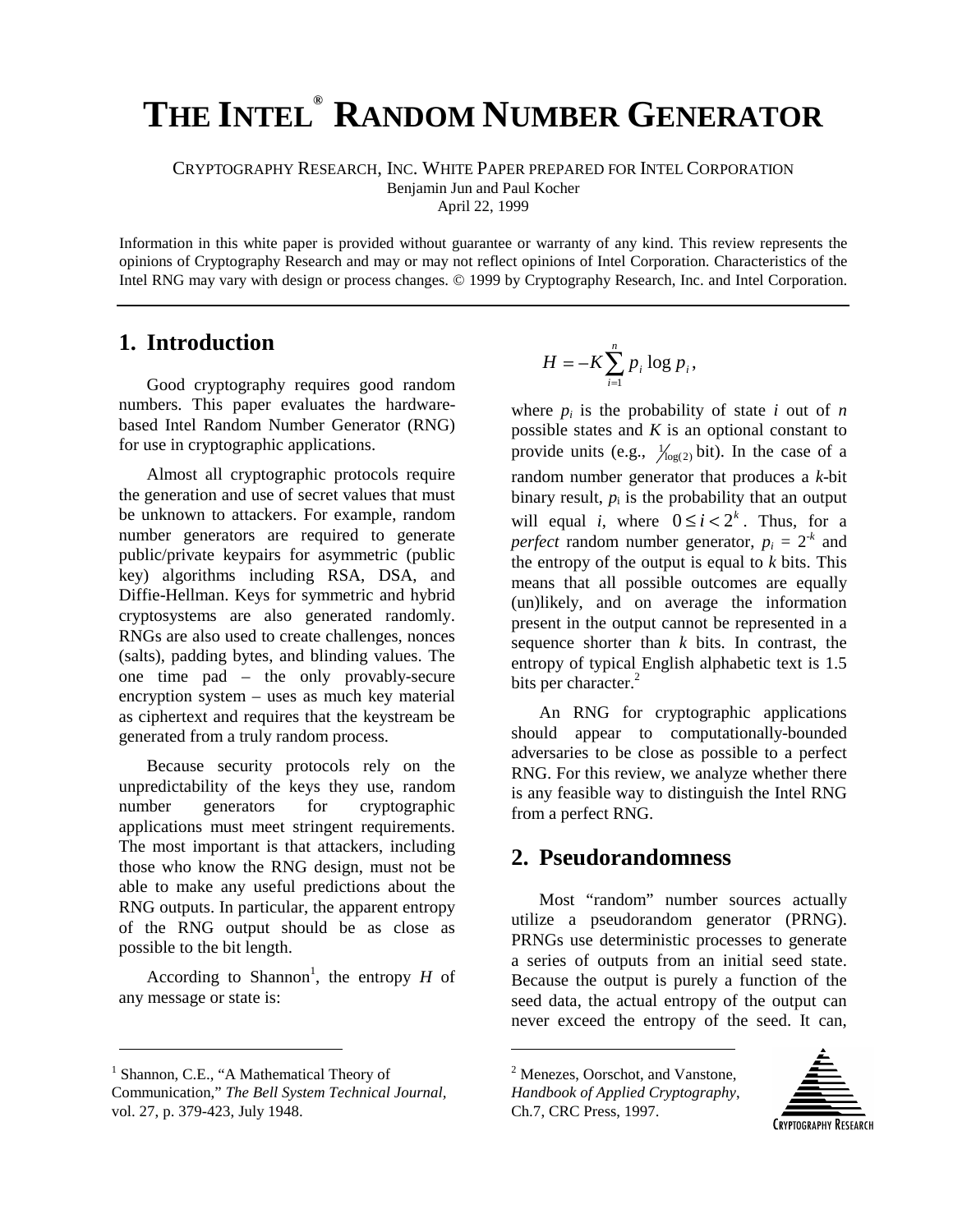however, be computationally infeasible to distinguish a good PRNG from a perfect RNG.

For example, a PRNG seeded with 256-bits of entropy (or one with a 256-bit state) cannot produce more than 256 bits of true randomness. An attacker who can guess the seed data can predict the entire PRNG output. Guessing a 256 bit seed value is computationally infeasible, however, so it is possible that such a PRNG could be used in cryptographic applications. Examples of PRNGs designed for cryptographic applications include MD5Random and SHA1Random (which respectively hold 128 bits and 160 bits of state) in the  $BSAFE^{TM,3}$ cryptographic toolkit.

Although properly-implemented and seeded PRNGs are suitable for most cryptographic applications, great care must be taken in the development, testing, and selection of PRNG algorithms. It is critical that a PRNG be properly seeded from a reliable source. For example, most PRNGs included in standard software libraries use predictable seed or state values or produce output that can be distinguished from random data.

# **3. The Need for TRNGs**

A true random number generator (TRNG) uses a non-deterministic source to produce randomness. Most operate by measuring unpredictable natural processes, such as thermal (resistance or shot) noise, atmospheric noise, or nuclear decay. The entropy, trustworthiness, and performance all depend on the TRNG design.

A PRNG by itself will be insecure without a TRNG for seeding. Seeding requires a source of true randomness, since it is impossible to create true randomness from within a deterministic system.

On computers without a hardware RNG, programmers typically try to obtain entropy for seed data using existing peripherals. The most common techniques involve timing user

 $\overline{a}$ 

processes, but these methods are awkward and slow. For example,  $PGP<sup>4</sup>$  version 6.02 requires that users spend about 15 seconds entering random keystrokes or mouse movements to produce a new key. Methods involving user timing require inelegant user interfaces and cannot be used (or become insecure) when controlled by automated scripts. Some applications use hard drive seek times, but factors such as the drive technology, disk caches, and system timer resolution limits require careful consideration. Measurements of system activity, delays, configuration data, etc. are also sometimes used.

Overall, true random number generators implemented using conventional hardware tend to be slow, difficult to implement, require user involvement, and often provide unknown amounts of true entropy. These methods also make assumptions about the hardware that are not guaranteed. For example, operation timing measurements may not contain the expected amount of randomness under all system configurations. Techniques that rely on user events may not be reliable in unattended systems such as

servers.

Even though it is possible for applications to produce their own secure random data, many do not. Reviews by

 $\overline{a}$ 

*Anyone who considers arithmetical methods of producing random digits is, of course, in a state of sin.*

 *– John Von Neumann (1951)*

Cryptography Research frequently identify weaknesses in random number generation. Similarly, Christopher Allen and Tim Dierks of Consensus Development report that "most common problems [found in software security reviews] were related to random number seeding."<sup>5</sup> Bruce Schneier writes, "Good random-number generators are hard to design, because their security often depends on the

<sup>&</sup>lt;sup>3</sup> BSAFE is a software toolkit available from RSA Data Security, Inc.

<sup>&</sup>lt;sup>4</sup> PGP is available from Network Associates, Inc.

<sup>&</sup>lt;sup>5</sup> Dierks, T., and Allen, C., "Lessons from Doing Source Code Reviews of Commercial Products," Consensus Development, 1997.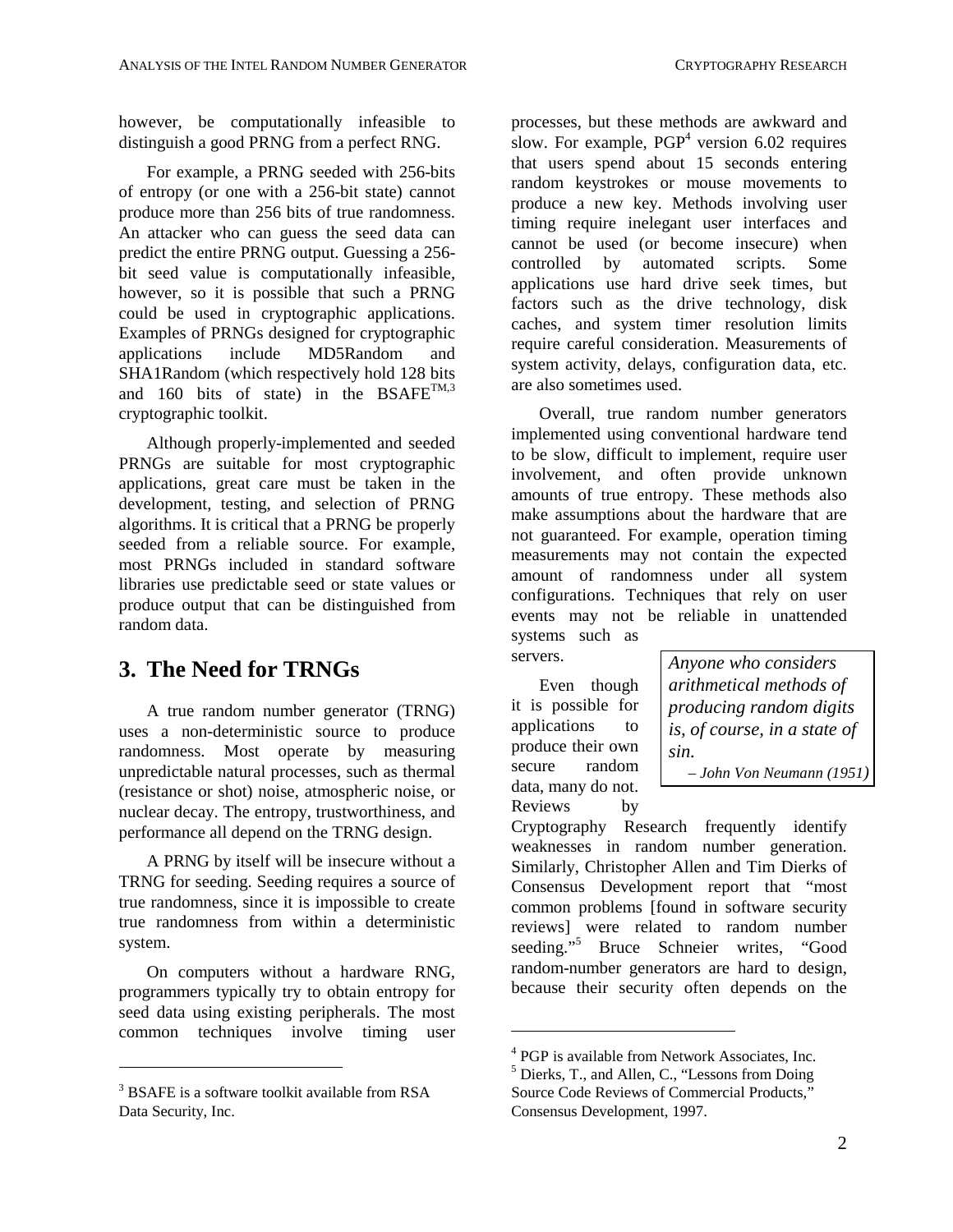particulars of the hardware and software. Many products we examine use bad ones."<sup>6</sup>

Ian Goldberg and David Wagner found that Netscape's random number generator seed was derived from "just three quantities: the time of day, the process ID, and the parent process ID. Thus, an adversary who can predict these three values can apply the well-known MD5 algorithm to compute the exact seed generated."<sup>7</sup> Although most RNG flaws are not reported, problems are common, partly

because cryptographic software libraries often leave it to programmers to find reliable sources of seed material.

In many cases, system designers are faced with a trade-off between security and convenience. For example, to avoid having to collect fresh seed data each time the program loads, many software applications store their seed material on the hard drive where there can be a risk of compromise. The best sources for unpredictable data involve timing user processes, which add undesirable complexity to user interfaces.

# **4. Architecture Analysis**

Measuring randomness is as much a philosophical debate as it is a mathematical issue. An infinite sequence of random numbers will carry a known statistical distribution. It is impossible, however, to prove whether any finite set of numbers is actually random. For example, the 128-bit value "0" is just as likely to occur as hexadecimal "7c26b1b7f931eedb1f7ee1b84764ae93". Although it is impossible to

 $\overline{a}$ 



Figure 1: Block diagram of the Intel RNG

 $\overline{a}$ 

prove randomness, we have analyzed Intel's design assumptions, design, and testing procedures, as well as performed statistical tests on RNG output data.

For this review, Cryptography Research performed a series of tests and evaluated the results of experiments performed by Intel. Raw data and design specifications for the analysis were provided by Intel.

#### **4.1. Noise Source**

Johnson noise (commonly referred to as thermal noise), shot noise, and flicker noise are present in all resistors. They have electrically measurable characteristics and are the result of random electron and material behavior.

The Intel RNG primarily samples thermal noise by amplifying the voltage measured across undriven resistors. In addition to a large random component, these measurements are correlated to local pseudorandom environmental characteristics $\delta$ , , such as electromagentic radiation, temperature, and power supply fluctuations. The Intel RNG significantly reduces the coupled component by subtracting

<sup>&</sup>lt;sup>6</sup> Schneier, B., "Security Pitfalls in Cryptography," Counterpane Systems, 1998.

<sup>&</sup>lt;sup>7</sup> Goldberg, I. and Wagner, D., "Randomness in the Netscape Browser," Dr. Dobb's Journal, January 1996.

<sup>&</sup>lt;sup>8</sup> For an introduction to physical noise sources and externally coupled noise sources, see section 7.11 of Horowitz, P. and Hill, W., *The Art of Electronics*; Cambridge, MA: Cambridge University Press, 1980.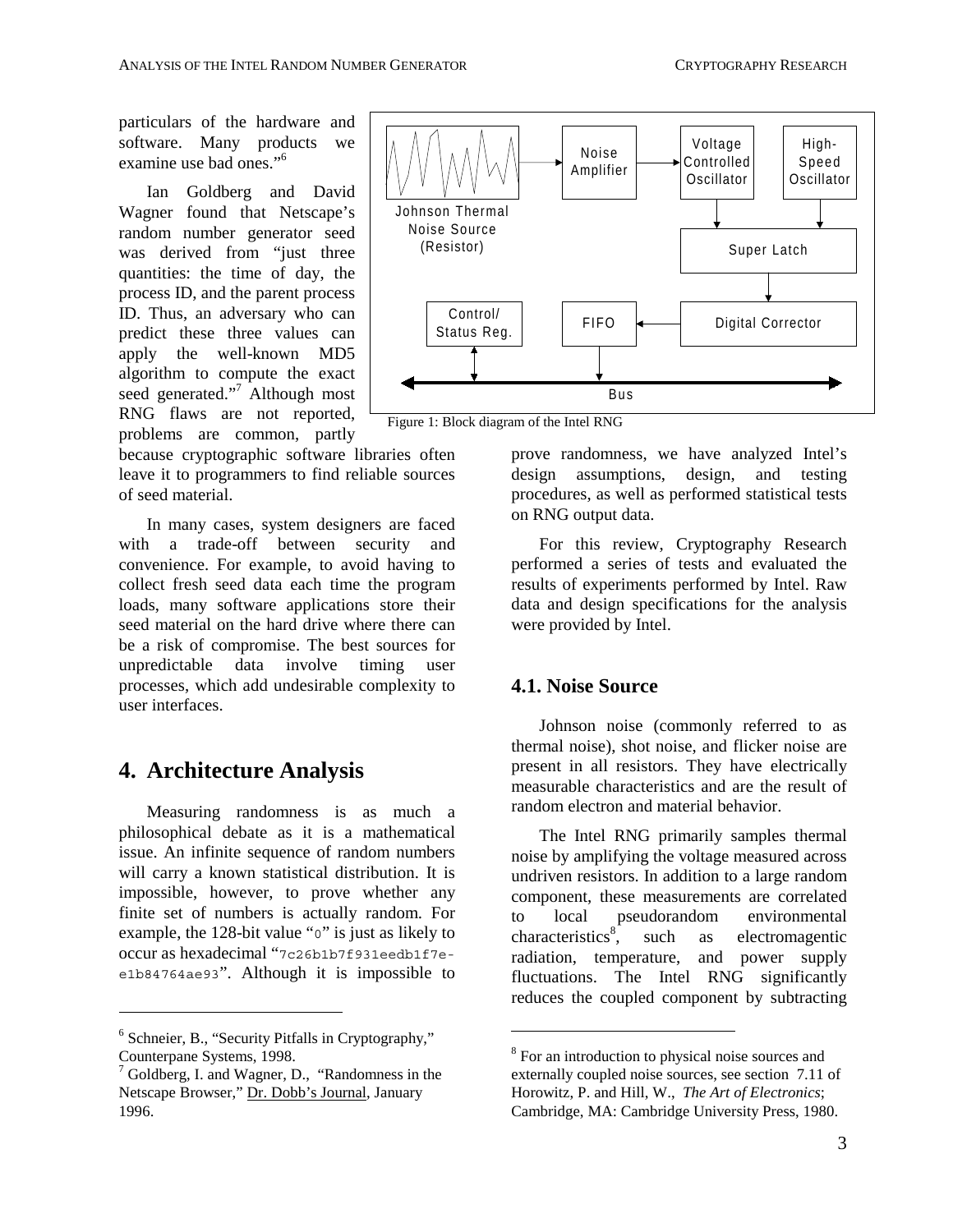the signals sampled from two adjacent resistors.

Circuitry used for amplification or signal handling should preserve as many of the components of randomness as possible. Intel's design was found to have a high degree of linearity and bandwidth for passing high frequency signals to later stages.

#### **4.2. Dual Oscillator Architecture**

The Intel RNG uses a random source that is derived from two free-running oscillators, one fast and one much slower. The thermal noise source is used to modulate the frequency of the slower clock. The variable, noise-modulated slower clock is used to trigger measurements of the fast clock. Drift between the two clocks thus provides the source of random binary digits. Similar RNG designs using independent oscillators are well known.<sup>9,10</sup>



Figure 2: Overview of dual-oscillator design (frequency ratio not to scale)

The slow oscillator frequency must be significantly perturbed by the noise source, in addition to any pseudorandom environmental, electrical, or manufacturing conditions. Recorded histograms of modulated frequency

 $\overline{a}$ 

resemble a normal distribution. The modulated frequency has standard deviation that spans approximately 10-20 high frequency clock periods; indicating that the sampling process is significantly varied by the random source. Provided that a significant random component is present in the low-speed oscillator, additional nonrandom effects should not reduce the quality of the RNG output. For example, environmental interference should only add additional unpredictability to the results. Intel reports that the modulation bandwidth is approximately 2 times the variable oscillator's center frequency. This fast response preserves useful components of high frequency noise from the random source.

The oscillators used in the Intel RNG have center frequency ratios on the order of 1:100. If both run without drift, the sampled bits could be "colored" with beats periodicity at multiples of the ratio. Statistical tests were used to try to locate such beats in the sampled bitstream, but could not be detected in over  $10^8$  output bits.

#### **4.3. Digital Post-Processing**

The initial random measurements are processed by a hardware corrector based on a concept proposed by John von Neumann to produce a balanced distribution of "0" and "1"  $\hat{\text{bits}}$ .<sup>11</sup> A von Neumann corrector converts pairs of bits into output bits by converting the bit pair  $[0, 1]$  into an output 1, converting  $[1, 0]$  into an output 0, and outputting nothing for [0,0] or [1,1].

| Input bits | Output |  |
|------------|--------|--|
| 0, 0       | none   |  |
| 0,1        |        |  |
| 1,0        |        |  |
| 1,1        | none   |  |
|            |        |  |
|            |        |  |

Figure 3: Von Neumann corrector

 $\overline{a}$ 

<sup>9</sup> Velichko, S. "Random-number Generator Prefers Imperfect Clocks." *EDN Access*, 1996.

 <sup>(</sup>http://ednmag.com/reg/1996/112196/23\_di04.cfm).

<sup>10</sup> Hoffman, Eric. *Random Number Generator*, 1996, U.S. Patent 5,706,208.

 $11$  The hardware corrector design is patent pending by Intel Corporation.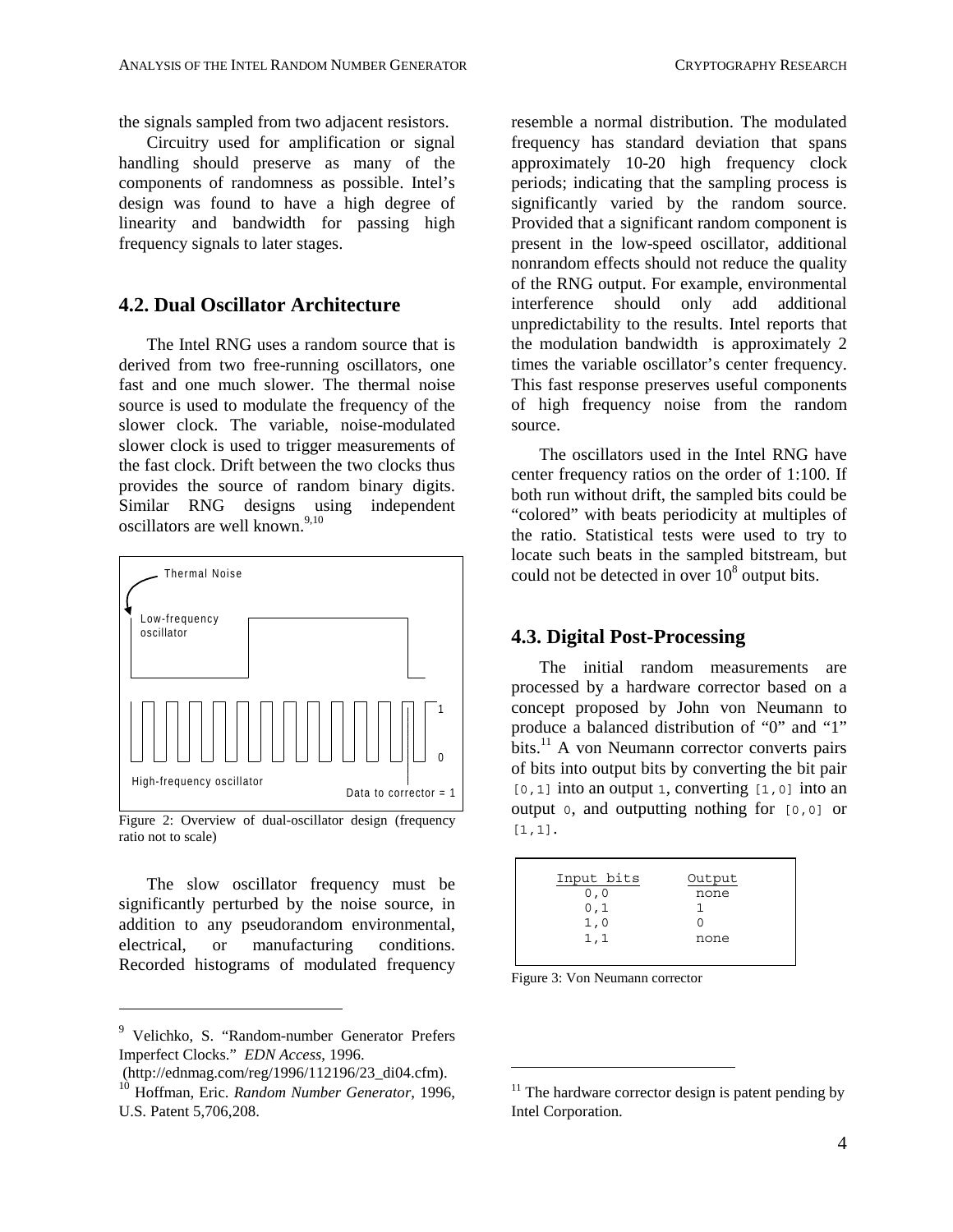The corrector is a simple way to generate statistically balanced outputs from data with residual bias. In particular, the corrector prevents imbalances in the fast clock's duty cycle from biasing the output. Intel has enhanced the von Neumann corrector to reduce the effect of any bit to bit correlations that might exist in the dual oscillator source.

One consequence of the corrector is that the RNG has a variable bitrate. The corrector generates an average of one bit for every 6 raw binary samples. The RNG's exceptional performance (over 75 Kbit/sec after the corrector) exceeds the TRNG requirements for all standard cryptographic applications, but the variable rate could complicate some esoteric usage scenarios. While it is not possible to prove that the RNG will produce an output bit in any finite time period, the probability of a long delay is negligibly small.

Corrector output is queued in a 32-bit register and provided to the software layer. The interface assures that random outputs cannot be read twice and that each read operation returns fresh random data.

## **4.4. Statistical Evaluation**

Because subtle output correlations are always a possibility, the verification process has included a wide array of statistical tests by Cryptography Research and by Intel. These tests are designed to detect nonrandom characteristics by comparing statistical distributions in large samples of actual RNG outputs against distributions expected from a perfect random source.

Tests were performed both before and after the digital post-processing. Tests on precorrected data help to identify characteristics that might be difficult to detect after the correction process. All statistical tests were performed on data prior to the software library's SHA-1 mixing, as the SHA operation would mask nonrandom characteristics.

*Is there any hope for strong portable randomness in the future? There might be. All that's needed is a physical source of unpredictable numbers. A thermal noise or radioactive decay source and a fast, free-running oscillator would do the trick directly. This is a trivial amount of hardware, and could easily be included as a standard part of a computer system's architecture… All that's needed is the common perception among computer vendors that this small additional hardware and the software to access it is necessary and useful.*

 *–* Eastlake, Crocker, and Schiller *,* "RFC 1750: Randomness Recommendations for Security," *IETF Network Working Group*, December 1994.

A large number of generalized statistical tests for randomness have been proposed, such as the DIEHARD<sup>12</sup> specification, FIPS  $140-1^{13}$ , and Knuth's<sup>14</sup> tests. The test suite for the Intel RNG included the following:

- *Block Means Spectral analyses*
- *Random walk test* ŗ
- *Block Mean correlations, 1-129*
- *Block means*
- *Periodogram*  $\blacksquare$
- *Spectral analyses; hi, med, lo smoothing* ۳
- *Spectral analyses, adjusted for correlations* ŗ
- *Autocorrelations, blocking and no blocking*
- *8,16-bit Maurer test*
- *4,8,16-bit Monkey test*
- *4,8,16-bit Goodness of Fit*
- *Komolgorov-Smirnov test of trend*
- *CR/LF test*

 $\overline{a}$ 

- *Overall mean*
- *Column means*  $\blacksquare$
- *Run length variances*  $\blacksquare$
- *FIPS 140-1 test suite*

Tests were performed on at least 80 megabits of continuous RNG output. Major tests such as the autocorrelation and bit frequency tests were run at a variety of extreme

<sup>&</sup>lt;sup>12</sup> Marsaglia, George. DIEHARD Statistical Tests, Florida State University.<br><sup>13</sup> Eadaml Informati

Federal Information Processing Standards Publication 140-1, "Security Requirements for Cryptographic Modules," U.S. Department of Commerce/NIST, Springfield, VA: NTIS, 1994.

<sup>14</sup> Knuth, Donald E. *The Art of Computer Programming: Seminumerical Algorithms*, Vol. 2, ch. 3, Addison Wesley Longman, 1998.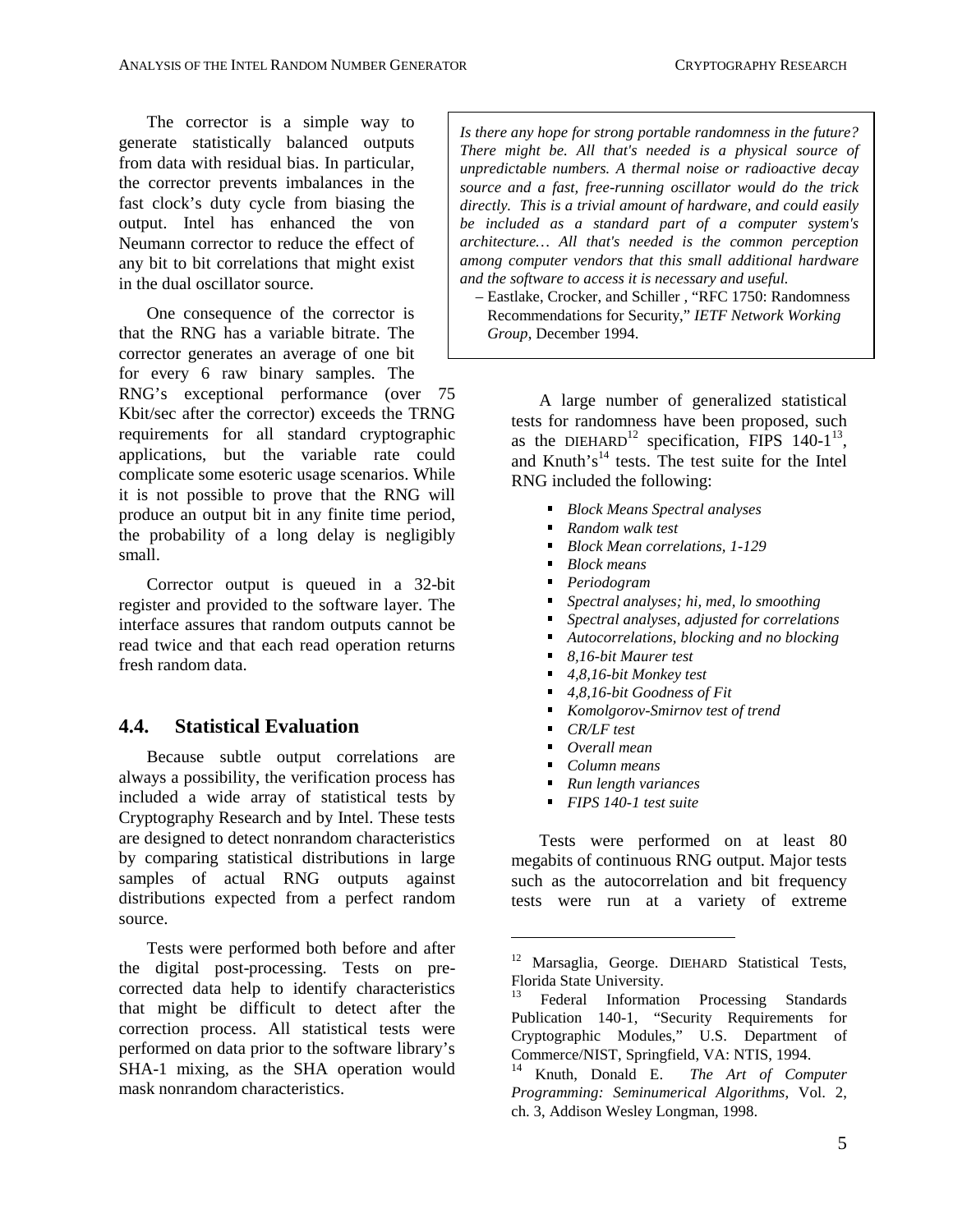environmental conditions and on devices produced at extremes of manufacturing process parameters. All of these tests were performed at confidence level of 1% and 5%. The only tests identifying any statistically significant deviation from values expected from a perfect random source were minor deviations in tests involving spectral analysis.

The analysis by Cryptography Research placed particular emphasis on areas that would identify statistical biases or failure modes in the RNG. Cryptography Research performed tests to detect biases in pre- corrector data.

As expected, significant biases are present before the corrector. By far the largest nonrandom characteristic detected was the bias in the ratio of "0" and "1" bits. In devices operating under extreme environmental conditions, bit frequencies were observed on the order of  $.5\pm10^{-2}$ . Data with a 1% bias has 0.9997 bits of entropy per bit. Higher biases are possible under other conditions or manufacturing parameters, but the von Neumann corrector will improve the output quality.

Applications directly accessing the RNG should make more conservative assumptions about the output quality. Although our estimates indicate that the hardware provides over 0.999 bits of entropy per output bit, a conservative assumption of ½ bit of entropy per output bit can generally be used without any significant performance impact.

#### **4.5. Software Architecture**

The Intel software library uses a mixing function based on the Secure Hash Algorithm  $(SHA-1)$ <sup>15</sup> SHA-1 constructions are widely used, are recommended in a number of literature sources<sup>16,17,18</sup>, and are believed to be very strong.

 $\overline{a}$ 

SHA-1 is an effective mixer because it combines variable size inputs to generate independent output bits with excellent statistical distributions. The cryptographic properties of SHA destroy any remaining statistical structure and make it computationally infeasible to recover the seed state.

The Intel Security Driver uses a SHA-1 mixer with 512 bits of state. The SHA-1 construction cryptographically combines all RNG output since SDK initialization. To produce each 32-bit output, 32 bits of fresh data from the RNG are supplied to the mixing function, as diagrammed below. The addition of new random output reflects solid conservative approach, but is not necessary as the cycle length of the mixing function should exceed  $2^{200}$ .



Figure 4: SHA-1 mixer design

 $\overline{a}$ 

Cryptography Research has performed a review of the SHA-1 code, and has tested the implementation of the SHA-1 and mixer.

<sup>&</sup>lt;sup>15</sup> Federal Information Processing Standards

Publication 180-1, "Secure Hash Standard," U.S. Department of Commerce/NIST, Springfield, VA: NTIS, 1995.

<sup>&</sup>lt;sup>16</sup> Ellison, C., "Cryptographic Random Numbers", http://www.clark.net/pub/cme/P1363/ranno.html.

<sup>&</sup>lt;sup>17</sup> Eastlake, Crocker, and Schiller, "RFC 1750: Randomness Recommendations for Security," *IETF*

<sup>&</sup>lt;sup>18</sup> Federal Information Processing Standards Publication 186, "Digital Signature Standard," U.S. Department of Commerce/NIST, Springfield, VA: NTIS, 1994.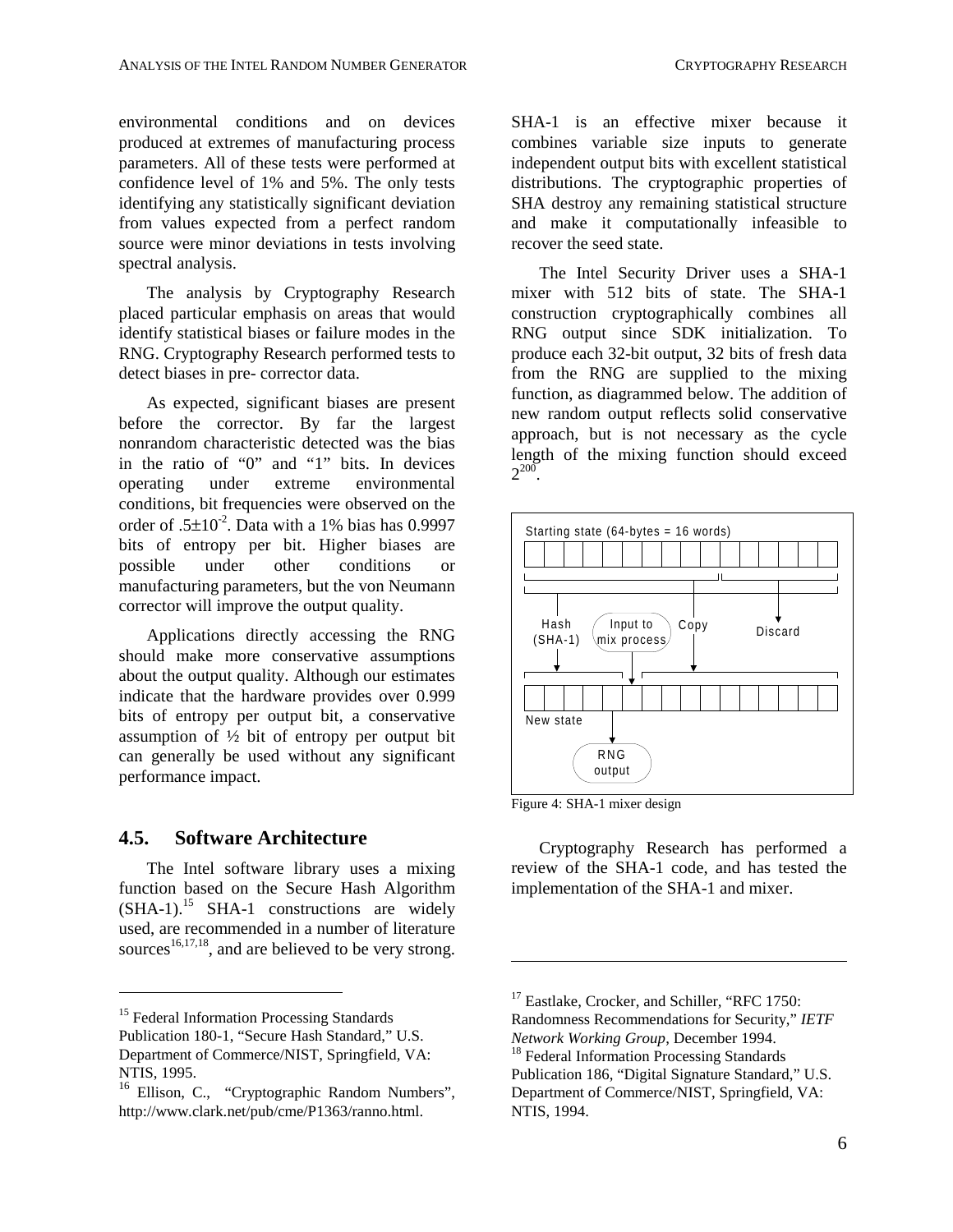#### **4.6. Operational Testing**

Intel's manufacturing and test process is designed to detect most component failures. As such, chances of independent RNG field failure should be very low. In situations where system security requires good randomness, careful testing and analysis of failure modes is advisable. For example, particularly sensitive applications can independently test the integrity of the random source.

In the specific case of the Intel RNG, we believe the most likely failure modes cause the output to be "stuck" in one state (e.g., stuck on), causing no output from the von Neumann corrector. Failures could also cause the output from the corrector to stick in a fixed state. An oscillating state (which would produce an output of 101010101…) is theoretically possible but unlikely. Partial failures are more difficult to detect<sup>19</sup> and could reduce the entropy of the output, but many such faults would be fixed by the corrector.

Intel specifies that all hardware RNG units must pass the FIPS 140-1 randomness tests at time of manufacture. For added assurance, the Intel Security Driver also performs the RNG self-tests defined in the FIPS 140-1 cryptographic specification (monobit, runs, and poker) when the RNG is initialized. If desired, additional tests could be performed, but the existing test suite should detect most failures.

Many aspects of a system's operational security are, of course, beyond the scope of this review. While a good RNG is needed for good cryptographic security, other parts of a system can also fail. For example, properly seeding a defective PRNG does not provide a secure solution. It is also not possible to guarantee that manufacturing flaws, intentional sabotage, and other unexpected failures will never occur.

# **5. Conclusions**

In producing the RNG, Intel applied conservative design, implementation, and testing approaches. Design assumptions about the random source, sampling method, system consistency, and algorithm appear appropriate. Careful attention was paid to analyze and avoid likely failure modes.

We believe that the Intel RNG is well-suited for use in cryptographic applications. Direct use of Intel's software libraries should simplify the design and evaluation process for security products. Alternatively, developers can combine data from the Intel RNG with data from other sources. For example, data from the Intel RNG can be safely exclusive-ORed with output from any independent RNG. The Intel RNG will help designers avoid relying on proprietary entropy gathering techniques in critical security routines. We believe the Intel RNG will prevent many RNG failures and improve the integrity and security of cryptographic applications.

Cryptographically, we believe that the Intel RNG is strong and that it is unlikely that any computationally feasible test will be found to distinguish data produced by Intel's RNG library from output from a perfect RNG. As a result, we believe that the RNG is by far the most reliable source of secure random data available in the PC.

 $\overline{a}$ 

<sup>19</sup> Knuth, D.E. *The Art of Computer Programming: Seminumerical Algorithms*, Vol. 2, ch. 3, Addison Wesley Longman, 1998.